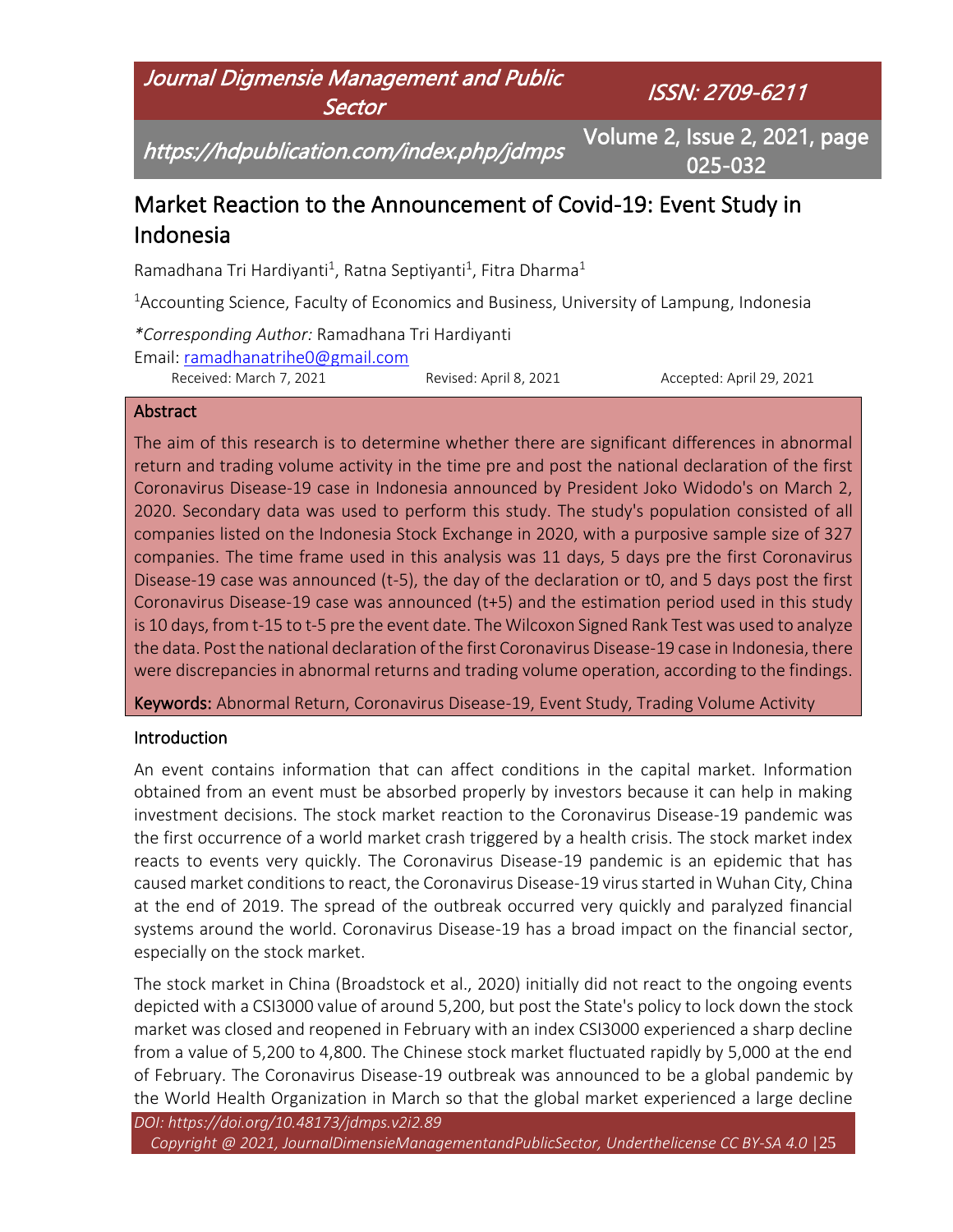and China's CSI3000 experienced a sharp drop to 4,600.

Based on the latest data from the Indonesia Stock Exchange (IDX), the downturn in the stock market has had a major impact on Indonesia and has almost the same cycle as China. The composite stock price index (JCI) in January was stable with a value of 6,323 and experienced a sharp decline at the end of February with a value of 5,452. At the time of the declaration of the global pandemic in March, the JCI had fallen again by a value of 4,895. In line with the increasing rate of Coronavirus Disease-19 transmission in Indonesia, the JCI hit its lowest point at the end of March with a value of 3,937. The JCI decreased in almost all sectors, the largest decline was the financial sector index at 2.77%, the plantation sector fell 2.01%, the mining sector fell 1.76%, the basic industrial sector fell 1.26%, the construction and property sector eroded 1.11%, miscellaneous industry sector fell 1.09%, trade, and services sector fell 0.82%, and the manufacturing sector fell 0.41%.

Previous research conducted by (Sambuari et al., 2020) found that this event did not contain information that caused the market to not react. This event did not contain information, so there was no reaction and did not have a major impact on market activities in the capital market, particularly in the food and beverage sub-sector. Another study conducted by (Rahmawati et al., 2020) found that there was no significant difference in the average abnormal return of shares in the hotel, restaurant, and tourism sub-sector companies pre-post the implementation of the PSBB policy in Indonesia. In contrast to the research conducted by (Sumiari and Putri, 2020), there are differences in market reactions as reflected in the stock price on the LQ45 index. Issuers that have had a positive reaction are those outside the banking and property sectors. According to research by (Febriyanti, 2020), there is a substantial difference in abnormal returns and trading volume behavior pre and post the first case of Coronavirus Disease-19 patients in Indonesia was announced. These findings suggest that post the declaration of the first case of Coronavirus Disease-19 patients in Indonesia, the market sent out negative signals to investors, causing the stock price of LQ-45 companies to fall and investors to sell shares of LQ-45 companies.

## Hypothesis Development

If information is a good signal, investors will be motivated to carry out stock trading so that trading volume in the market will increase as a result of positive market reactions, and vice versa (Suwardjono, 2010). The Coronavirus Disease-19 pandemic is one of the events that impacted various subsectors in the world, this virus caused major changes to the capital market. The first case of Coronavirus Disease-19 in Indonesia is a warning of bad news that could lead to a drop in stock prices and a reduction in business returns. The daily increase in the number of confirmed cases and deaths due to Coronavirus Disease-19 adversely affects the stock returns of all companies in China (Al-Awadhi et al., 2020). There is an inverse relationship between the increase in the number of confirmed cases and stock returns. Investor's pessimistic sentiment led to a decline in stock abnormal returns.

*H₁: There is a difference in abnormal returns pre and post the first Coronavirus Disease-19 case in Indonesia was announced*.

The declaration of the first Coronavirus Disease-19 case in Indonesia was interpreted as bad news for investors, causing panic post an increasing number of victims tested positive for Coronavirus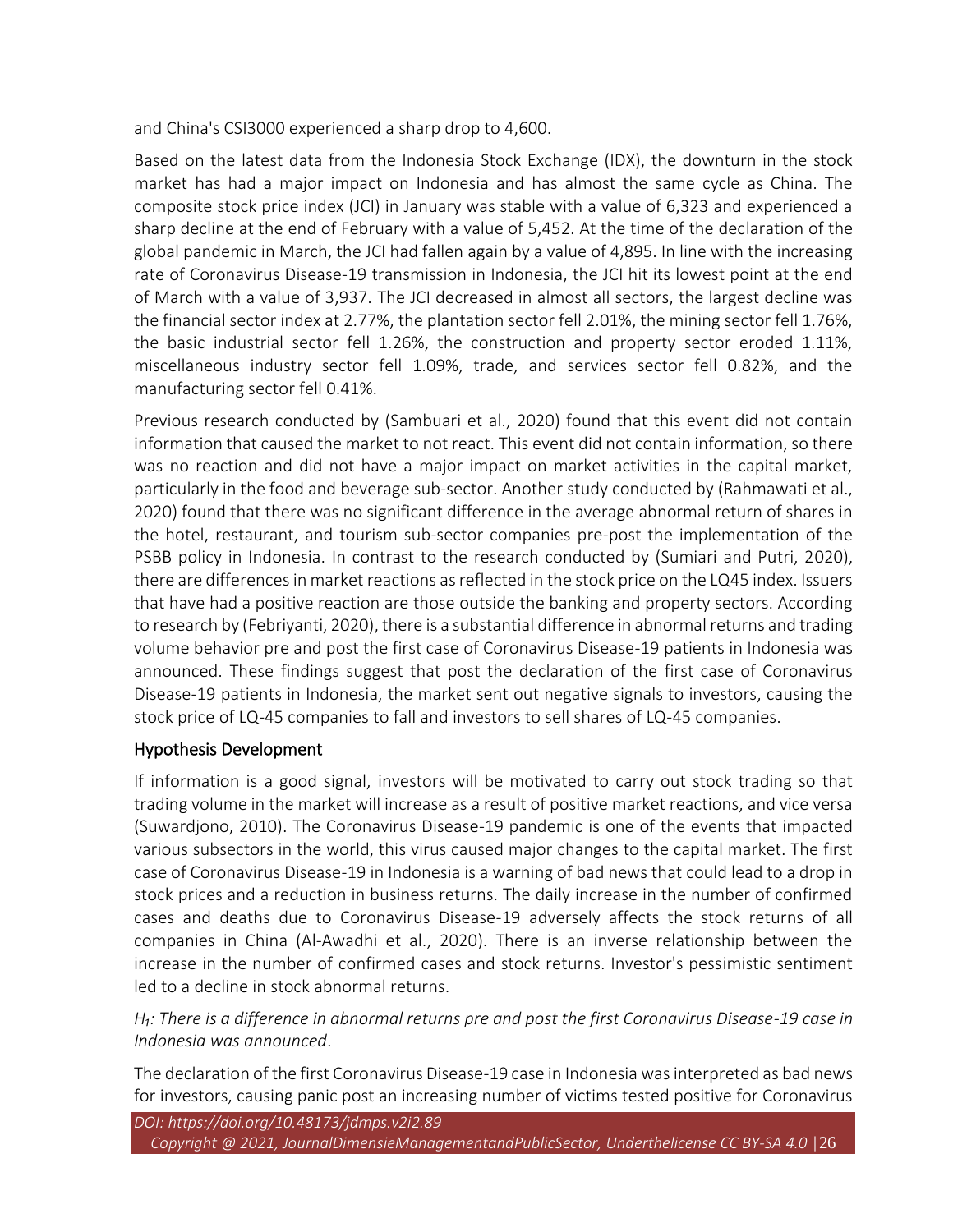Disease-19, prompting panic selling by investors. The declaration of the first case of Coronavirus Disease-19 in Indonesia as an initial event that attacks various economic subsectors in Indonesia will certainly have a lot of effect on the decline in stock prices and trading volume activity. Trading volume activity is an important factor in determining the sustainability of a company's business. High volume trading activity is also an indicator that the company is performing well. The higher the number of shares that are traded, this indicates that investors have high confidence in trading shares in the company. The higher the number of shares traded on the stock market, this indicates that investors believe in the company's performance, and the end, the share price will increase (Indarti and Purba, 2011).

*H₂: There are differences in trading volume activity pre and post the declaration of the first Coronavirus Disease-19 case in Indonesia.*

# Methods

This type of research is an event study using numerical data. The data used in this study are historical secondary data. In this study, the objects of research are abnormal returns and trading volume activity in all companies listed on the Indonesia Stock Exchange in 2020. Sources of data used in this study were obtained from the sites www.idx.co.id and https://finance.yahoo.com. Population is a generalization area consisting of objects and subjects that have certain qualities and characteristics that are applied by researchers to study and then draw conclusions (Sugiyono, 2012). The population in this study was 713 companies listed on the Indonesia Stock Exchange in 2020.Sampling in this study using a purposive sampling technique. The use of the purposive sampling method in this study is that all companies listed on the IDX in 2020 have the criteria for companies listed on the IDX in 2020, companies that are actively traded for five days pre and five days post the declaration of the first Coronavirus Disease-19 case, do not issue a policy others such as dividends, rights issues, bonus shares, and other stock declarations during the observation period, complete company data is available for analysis needs.

## Results and Discussion

The results of descriptive statistical testing of the variable abnormal return, trading volume activity, and declaration of Coronavirus Disease-19 are presented in the table below.

| Variable                              | N   | <b>Minimum</b> | Maximum  | Mean        | Std.<br>Deviation |
|---------------------------------------|-----|----------------|----------|-------------|-------------------|
| CAR pre the declaration of the first  | 327 | $-32,5297$     | 20,0642  | $-5,207800$ | 8,1219237         |
| Coronavirus Disease-19 case           |     |                |          |             |                   |
| CAR post the declaration of the first | 327 | $-38,9622$     | 24,2070  | $-6,095438$ | 9,7444155         |
| Coronavirus Disease-19 case           |     |                |          |             |                   |
| TVA pre the declaration of the first  | 327 | 0,000000       | 3,954456 | 0,0186508   | 0,2189196         |
| Coronavirus Disease-19 case           |     |                |          |             |                   |
| TVA post the declaration of the first | 327 | 0,000001       | 5,644087 | 0,0247539   | 0,312389          |
| Coronavirus Disease-19 case           |     |                |          |             |                   |

Table 1. Descriptive Analysis

Source: Primary data, 2021.

*DOI: https://doi.org/10.48173/jdmps.v2i2.89 Copyright @ 2021, JournalDimensieManagementandPublicSector, Underthelicense CC BY-SA 4.0* |27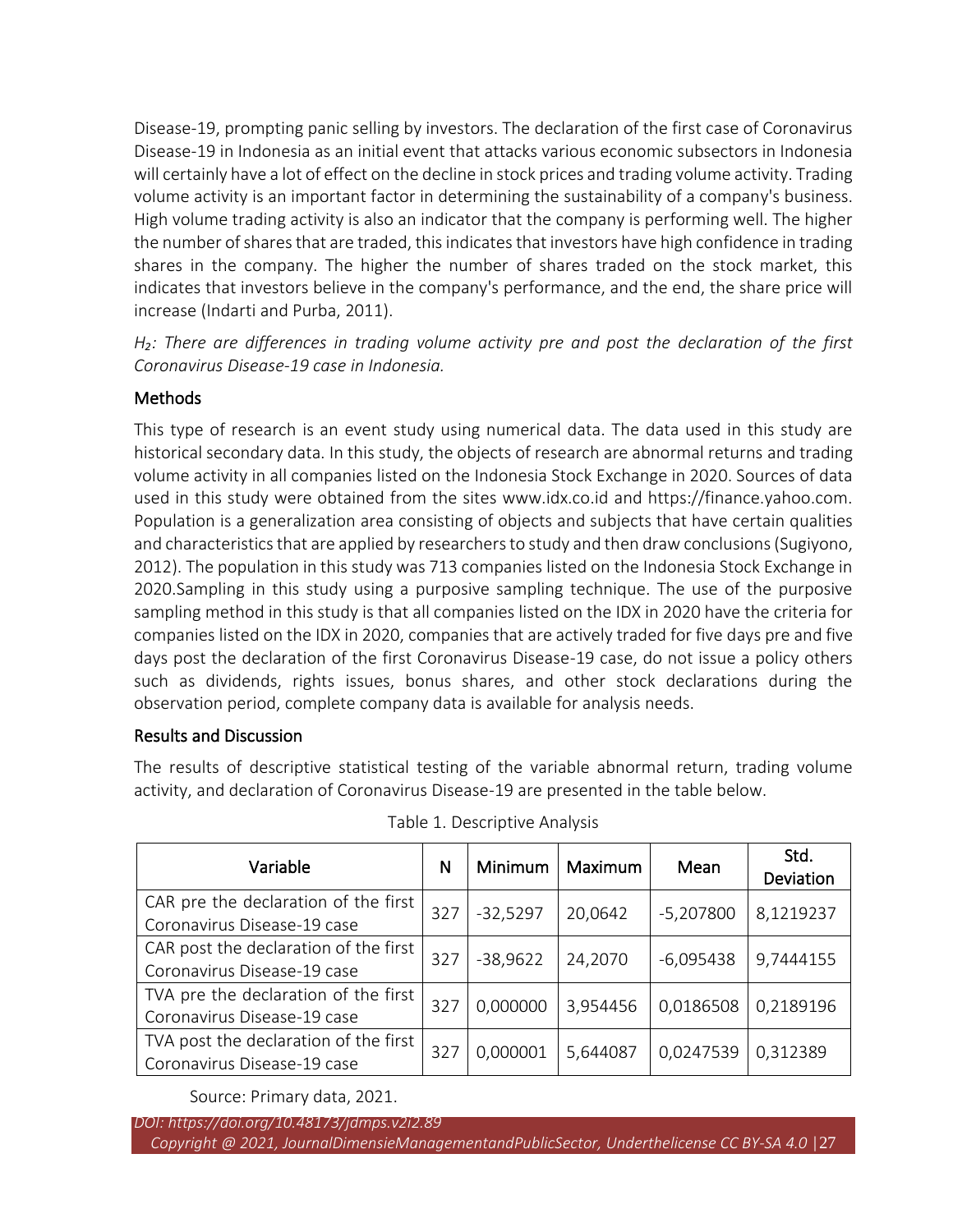Based on table 1 The results of the descriptive study show that, prior to the declaration of the first Coronavirus Disease-19 case in Indonesia, the minimum accumulated abnormal return (CAR) was -32.5297 owned by PT Jasa Armada Indonesia Tbk and the maximum CAR was 20.0642 which owned by PT Nusantara Inti Corpora Tbk, with an average value of -5.207800, this means that the average difference between actual returns and expected returns in the period pre is - 5.207800 and a standard deviation of 8.1219237. Following the declaration of the first Coronavirus Disease-19 case in Indonesia, a period of time passed, the minimum CAR was - 38.9622 owned by PT Jasa Armada Indonesia Tbk and the maximum CAR was 24.2070 owned by PT Nusantara Inti Corpora Tbk, with an average value of - 6,095438, The standard deviation is 9.7444155, and the average difference between the real return and the predicted return in the time post is -6.095438.



Figure 1. The cumulative daily abnormal return pre and post the declaration of the first Coronavirus Disease-19 case in Indonesia

Source: Primary data, 2021

It can be seen in Figure 1 that the daily CAR is negative from d-5 or the fifth day pre it reaches h+5 post the declaration of the first Coronavirus Disease-19 case in Indonesia. However, at h+1, h+2 and h+3 the CAR has increased. Then it can be seen that at h+4 and h+5 the daily CAR has decreased significantly. As compared to the time pre the declaration of the first Coronavirus Disease-19 case in Indonesia, the regular CAR movement trend shows movements that appear to fluctuate in the period leading up to the incident, with a noticeable increase on the h+1 day post the declaration of the first Coronavirus Disease-19 case in Indonesia. From this figure, it can be concluded that the daily stock CAR in the study period shows a significant reaction in the period post the event, seen from the CAR movement pattern which shows a significant decrease and increases in the period post the declaration. Based on the average value of abnormal returns pre and post the event, it shows that the period pre the declaration of the first Coronavirus Disease-19 case in Indonesia has a smaller value than the period post the declaration, although at  $h + 4$  and  $h + 5$  it has decreased again, it can be concluded that the declaration of the first

*DOI: https://doi.org/10.48173/jdmps.v2i2.89 Copyright @ 2021, JournalDimensieManagementandPublicSector, Underthelicense CC BY-SA 4.0* |28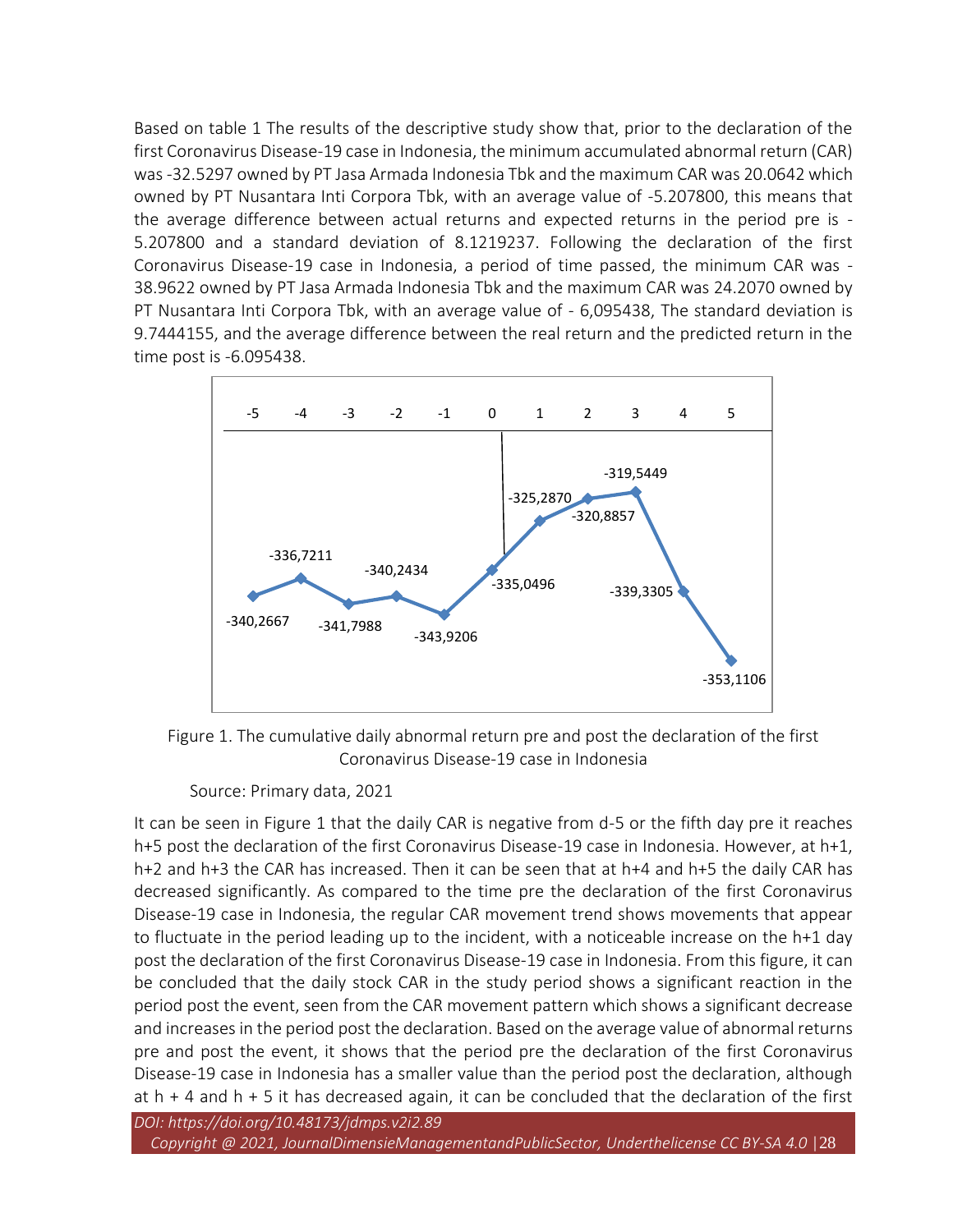Coronavirus Disease-19 case in Indonesia contains positive information or good news and negative or bad news that can make the capital market react to an increase or decrease in the abnormal return rate.

The minimum of trading volume activity is 0.000000 owned by the Finance sub-sector company, namely PT Minna Padi Investama Sekuritas Tbk. and the maximum of trading volume activity of 3,954456 owned by the property and real estate sub-sector company, namely PT DMS Propertindo Tbk., with an average value of 0.0186508 and a standard deviation of 0.2189196. This means that the average trading volume activity in the period pre the declaration of the first Coronavirus Disease-19 case in Indonesia was 0.0186508. Following the declaration of the first Coronavirus Disease-19 case in Indonesia, a period of time passed, the minimum trading volume activity was 0.000001 owned by the Finance sub-sector company, namely PT Bank Panin Dubai Syariah Tbk., And the maximum trading volume activity was 5.644087 owned by sub-sector companies. Property and Real Estate, namely PT DMS Propertindo Tbk., With an average value of 0.0247539 and a standard deviation of 0.312389. This means that the average trading volume in the period post the declaration of the first Coronavirus Disease-19 case in Indonesia was 0.0247539.



Figure 2. The Cumulative Daily Trading volume activity pre and post the declaration of the first Coronavirus Disease-19 case in Indonesia

Source: Primary data, 2021.

The trading volume activity or daily trading volume activity at the declaration of the first Coronavirus Disease-19 case in Indonesia is positive, as shown in Figure 2. In the eleven days, 5 days pre and 5 days post the declaration of the first Coronavirus Disease-19 case in Indonesia, the highest TVA values were obtained, namely at h + 1 and h + 5 and the lowest TVA value at h-1. The movement pattern of TVA in the declaration of the inaugural Coronavirus Disease-19 case in Indonesia showed fluctuating movements both pre the event and post the declaration. Based on the movement pattern of trading volume activity, which showed a significant decrease or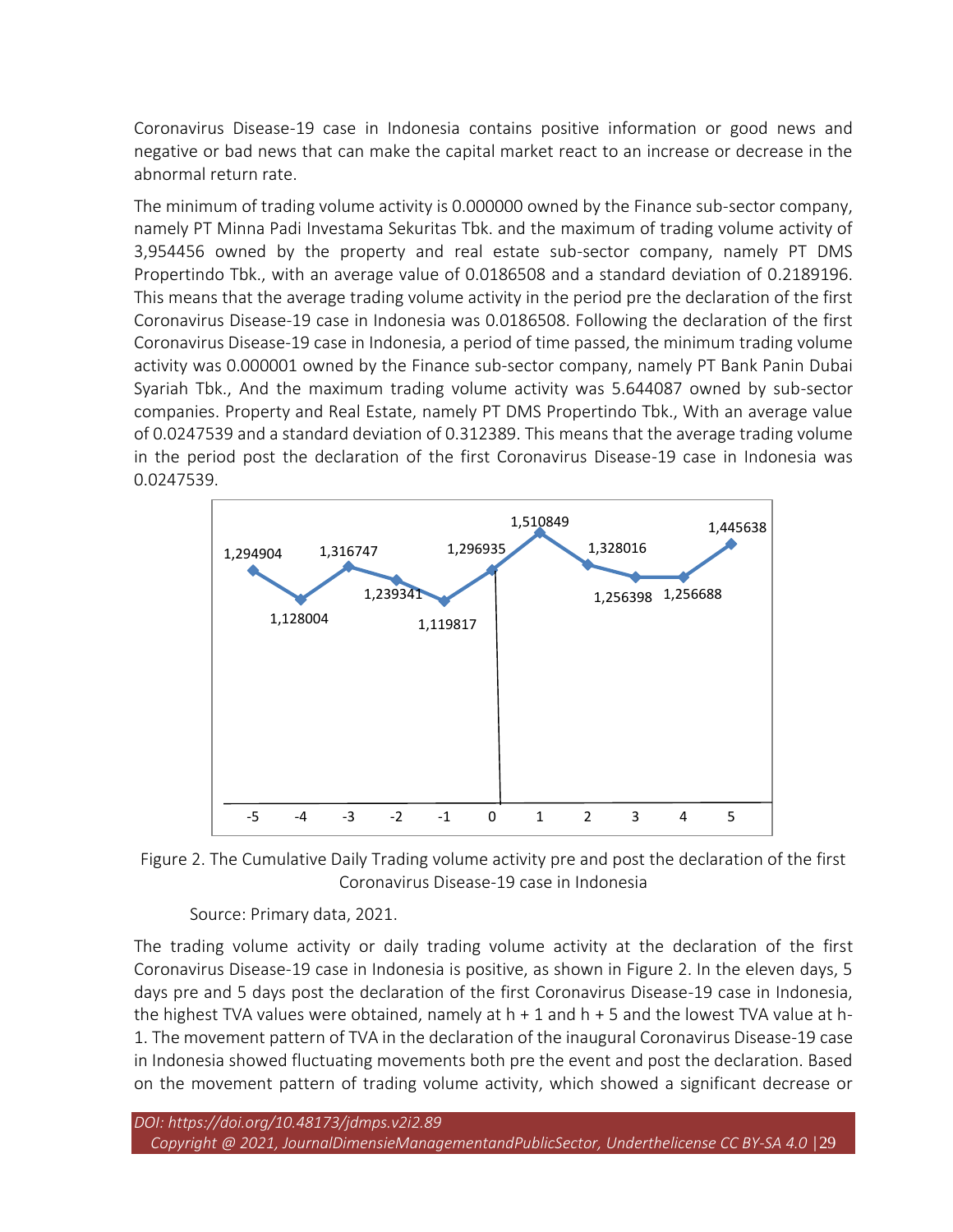increase and tended to fluctuate in the period pre and post the declaration of the first Coronavirus Disease-19 case in Indonesia, it can be concluded that trading volume activity during the study period showed a significant reaction. The average share TVA value in the period following the declaration of the inaugural Coronavirus Disease-19 case in Indonesia is higher than the period prior to the occurrence, indicating that stock transactions in the capital market increased post the declaration.

There are limitations to this study, this study only compares two variables abnormal return and trading volume activity, using a fairly short event window, which is only 5 days pre and post 5 days of the declaration of the first Coronavirus Disease-19 case in Indonesia, only covers the capital market in Indonesia, calculating the abnormal return using the market model. Suggestions for further studies add research variables to see market reactions in a broad sense, such as variable changes in stock prices and market capitalization, use a longer observation period in the hope that the research results will be more accurate, not only covering the capital market in Indonesia but also the market capital in Asia so that the results can include the impact in various countries, the calculation of abnormal returns using other models, examples mean adjusted model and/or the market adjusted model.

#### Hypothesis Testing

#### Wilcoxon Signed Ranks Test

The results of the Wilcoxon signed ranks test of the variable abnormal return, trading volume activity, and declaration of Coronavirus Disease-19 are presented in the table below.

|                                               | N   |                   | Asymp. Sig. (2-tailed) |  |
|-----------------------------------------------|-----|-------------------|------------------------|--|
| AR pre and post the declaration of the first  | 327 | -9.438 $^{\circ}$ | 0.000                  |  |
| Coronavirus Disease-19 case.                  |     |                   |                        |  |
| TVA pre and post the declaration of the first | 327 | $-2,300b$         | 0,021                  |  |
| Coronavirus Disease-19 case.                  |     |                   |                        |  |

Table 2. Results Wilcoxon Signed Ranks Test

Source: Primary data, 2021.

Based on table 2. the results of the Wilcoxon Signed Ranks Test above, It can be concluded that the abnormal return has an Asymp significance value pre and post the declaration of the first Coronavirus Disease-19 case in Indonesia. Sig. (two-tailed) of 0.000 less than 0.05 or <5%, This means that the hypothesis indicates that abnormal returns have knowledge material, and that abnormal returns occur pre and post the first Coronavirus Disease-19 case in Indonesia is announced for all companies listed on the Indonesia Stock Exchange in 2020 and the research hypothesis or  $H_1$  is "supported". In line with research conducted by (Hindayani, 2020) there are differences in abnormal returns and cumulative abnormal returns before and after the announcement of the first Covid-19 case in Indonesia because the Covid-19 pandemic affects almost all industrial subsectors and makes investors feel pessimistic. This result is in line with the signaling theory which states that every action (event) can provide a signal to a market, either in the form of a positive signal or a negative signal, if an event contains strong information, the market will react quickly. The declaration of the first Coronavirus Disease-19 case in Indonesia on

*DOI: https://doi.org/10.48173/jdmps.v2i2.89*

*Copyright @ 2021, JournalDimensieManagementandPublicSector, Underthelicense CC BY-SA 4.0* |30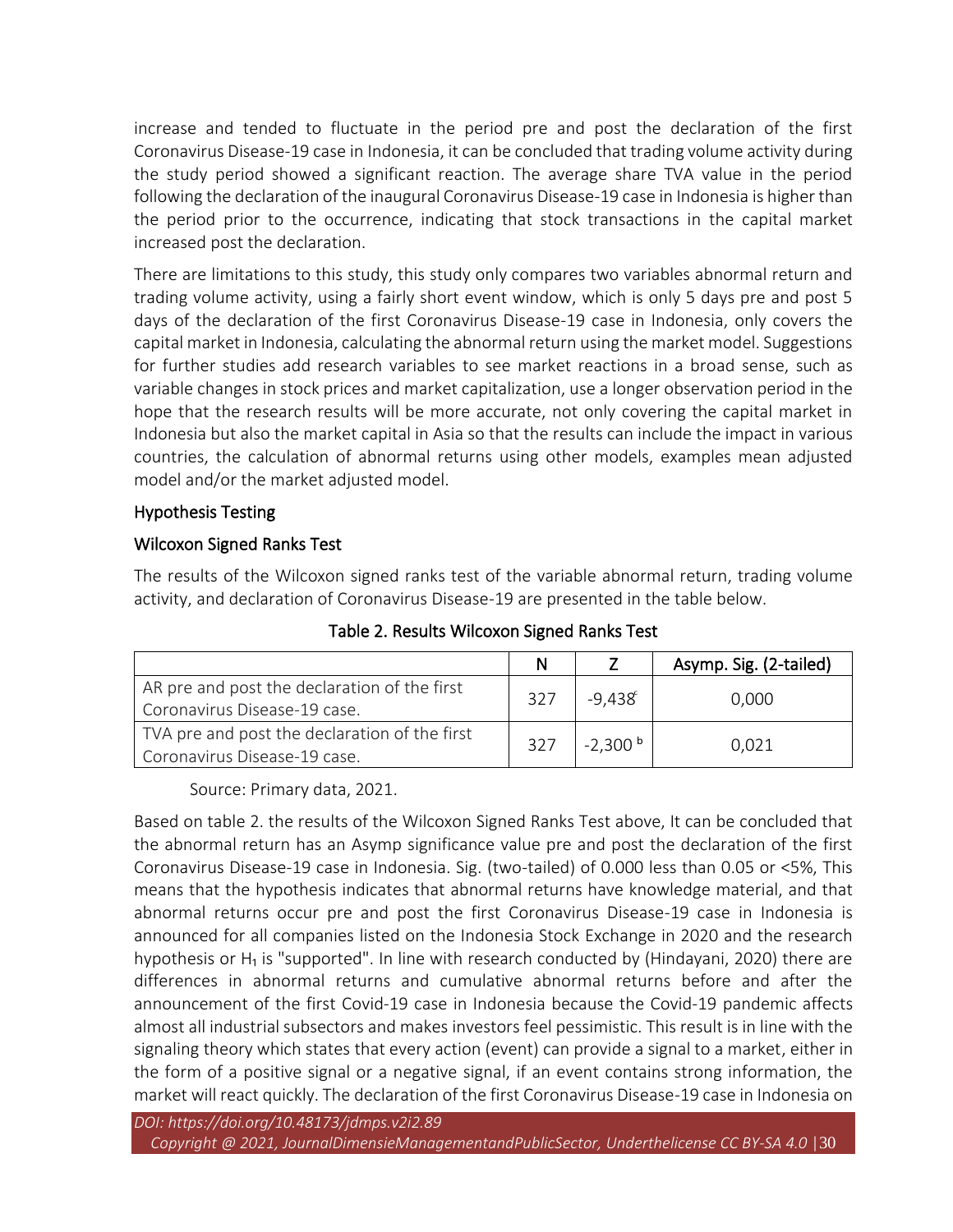March 2, 2020, has been declared a global pandemic because it has spread to various countries since January 2020, so the market responded and showed panic due to the declaration of the first Coronavirus Disease-19 case.

The trading volume operation pre and post the declaration of the first case of Coronavirus Disease-19 in Indonesia, however, was very different had an Asymp significance value. Sig. (2 tailed) of 0.021 less than 0.05 or <5%, which means that the hypothesis shows that there is information content related to trading volume activity as a result, abnormal returns for all firms differed pre and post the first Coronavirus Disease-19 case was announced in Indonesia. In 2020, the research hypothesis, or H<sub>2</sub>, will be listed on the Indonesia Stock Exchange, and the research hypothesis or H<sub>2</sub> is "supported". In line with research conducted by (Febriyanti, 2020), it is stated that there is a significant difference in trading volume activity before and after the announcement of the first case of Covid-19 patients in Indonesia. These results imply that the market gave unfavorable signals to investors after the announcement of the first case of Covid-19 patients in Indonesia so that it tends to cause the LQ-45 company's stock price to decline and tends to result in investors selling shares of LQ-45 companies.

The difference in stock market volume activity pre and post the declaration of the first Coronavirus Disease-19 case in Indonesia is important, with trading volume activity increasing post the declaration. A sharp market reaction, where many investors were concerned about stock prices falling in sub-sectors of companies listed on the IDX, was one of the factors causing the difference in trading volume activity pre and post the declaration of the inaugural Coronavirus Disease-19 case in Indonesia. Since many investors sell their shares, stock prices have fallen and share market activity has risen, implying that the number of shares exchanged has increased.

## **Conclusion**

The results of this study indicate that there are differences in abnormal returns and trading volume activity which are statistically significant pre and post the event. There is a difference in the trading volume activity of shares between pre and post the declaration, and there is an increase in trading volume activity post the declaration of the first Coronavirus Disease-19 case in Indonesia. So it can be concluded that the declaration contains information because most investors responded to the Coronavirus Disease-19 incident.

## References

- Al-Awadhi, A. M., Alsaifi, K., Al-Awadhi, A., & Alhammadi, S. (2020). Death and contagious infectious diseases: Impact of the COVID-19 virus on stock market returns. *Journal of behavioral and experimental finance*, *27*, 100326.
- Atahau, A. D. R., & Sakti, I. M. (2020). REAKSI PASAR MODAL ATAS PEMBERLAKUAN PSBB DI TENGAH PANDEMI COVID 19 (Studi Kasus Perusahaan Sub Sektor Hotel, Restoran dan Pariwisata di BEI). *Journal of Banking and Financial Technology*, *1*(2), 58-66.
- Broadstock, D. C., Chan, K., Cheng, L. T., & Wang, X. (2021). The role of ESG performance during times of financial crisis: Evidence from COVID-19 in China. *Finance research letters*, *38*, 101716.